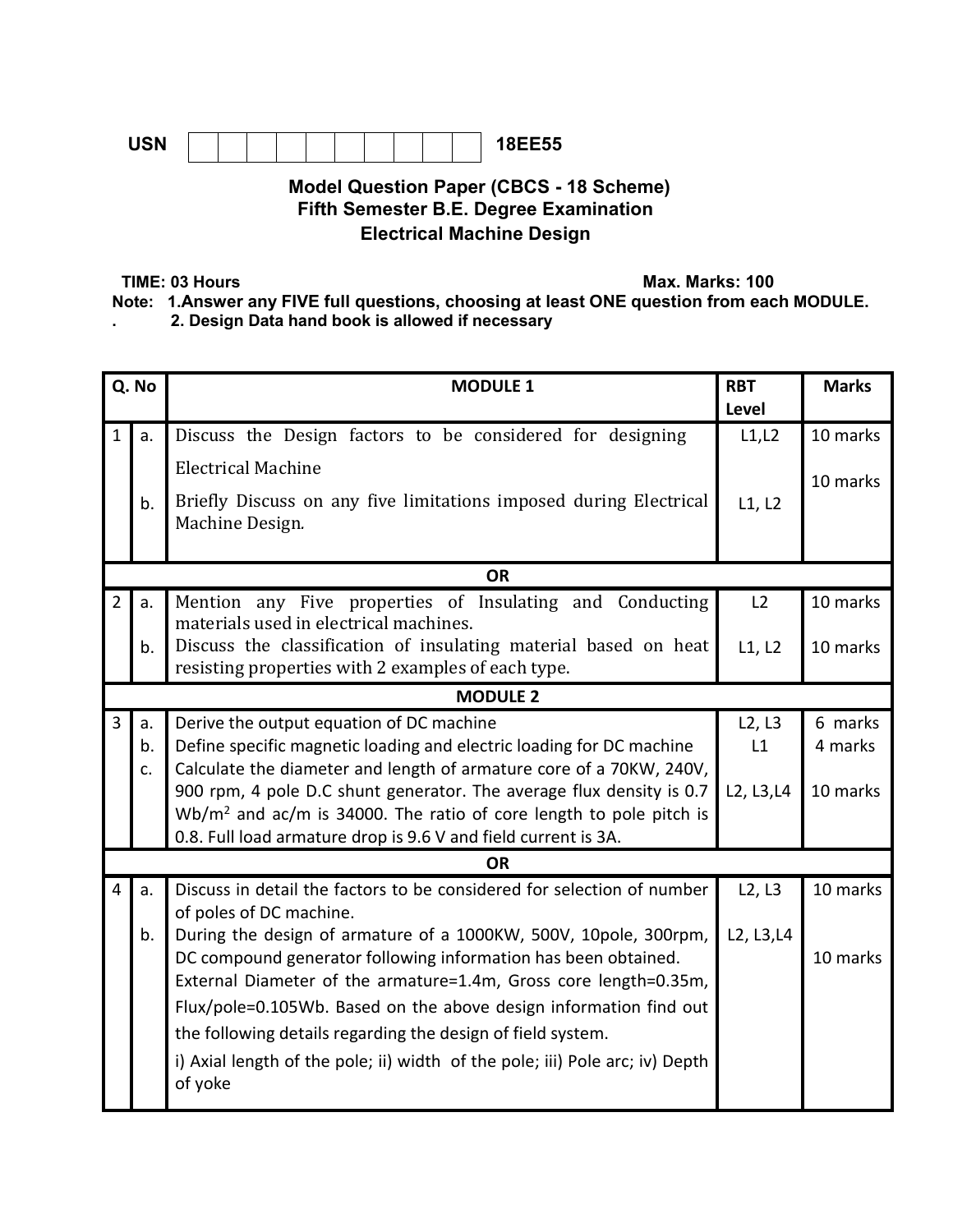|   | <b>MODULE 3</b> |                                                                                                                                                                         |            |          |  |  |  |  |
|---|-----------------|-------------------------------------------------------------------------------------------------------------------------------------------------------------------------|------------|----------|--|--|--|--|
| 5 | a.              | Starting from the basic EMF equation derivation, Obtain an expression                                                                                                   | L2, L3     |          |  |  |  |  |
|   |                 | for EMF per turn in terms of output of the transformer. Write a note                                                                                                    |            | 10 marks |  |  |  |  |
|   |                 | on factor K.                                                                                                                                                            |            |          |  |  |  |  |
|   | b.              | Calculate approximate overall dimensions for a 200 KVA,                                                                                                                 |            |          |  |  |  |  |
|   |                 | 6600/440 V, 50 Hz, 3 -φ core type transformer. The following data                                                                                                       | L2, L3, L4 |          |  |  |  |  |
|   |                 | may be assumed: flux density $B_m=1.3$ Wb/m <sup>2</sup> , Current density<br>$\delta$ =2.5 A/mm <sup>2</sup> , window space factor $K_w$ =0.3, Overall height is equal |            |          |  |  |  |  |
|   |                 | to Overall width, Iron factor Ki= 0.9, EMF/turn=10V, Use 3                                                                                                              |            |          |  |  |  |  |
|   |                 | stepped core. For a 3 stepped core: Wd= $0.9d$ ; Ai= $0.6 d2$ . Verify                                                                                                  |            | 10 marks |  |  |  |  |
|   |                 | overall height is same as that of overall width of the transformer.                                                                                                     |            |          |  |  |  |  |
|   |                 | <b>OR</b>                                                                                                                                                               |            |          |  |  |  |  |
| 6 | a.              | Derive an expression for leakage reactance of core type transformer.                                                                                                    | L2, L3     | 10 marks |  |  |  |  |
|   |                 | List the assumptions made for obtaining the expression.                                                                                                                 |            |          |  |  |  |  |
|   |                 | A 1000 KVA, 6600/440V, 3-phase core type transformer has the                                                                                                            |            |          |  |  |  |  |
|   | b.              | following design details.                                                                                                                                               |            |          |  |  |  |  |
|   |                 | Distance between centres of adjacent limbs = 0.47                                                                                                                       |            |          |  |  |  |  |
|   |                 | Outer dia of HV winding= 0.44 m                                                                                                                                         |            | 10 marks |  |  |  |  |
|   |                 | Height of frame= 1.24 m                                                                                                                                                 |            |          |  |  |  |  |
|   |                 | Core loss= 3.7 kW                                                                                                                                                       |            |          |  |  |  |  |
|   |                 | $I2R$ Loss= 10.5 kW                                                                                                                                                     | L2, L3, L4 |          |  |  |  |  |
|   |                 | Design a suitable tank for transformer and number of cooling tubes.                                                                                                     |            |          |  |  |  |  |
|   |                 | The average temperature rise is to be limited to $35^{\circ}$ C. The diameter                                                                                           |            |          |  |  |  |  |
|   |                 | of tubes is 50mm and the average height of tubes is 1.4 m. Allow                                                                                                        |            |          |  |  |  |  |
|   |                 | clearance along width as 14 cm, breadth as 18 cm, and height as 60                                                                                                      |            |          |  |  |  |  |
|   |                 | cm. Specific heat dissipation due to radiation and convection is 6 &<br>6.5 W/mt <sup>2</sup> / $\circ$ C respectively. Assume that convection is improved by           |            |          |  |  |  |  |
|   |                 | 35% due to provision of tubes                                                                                                                                           |            |          |  |  |  |  |
|   | <b>MODULE 4</b> |                                                                                                                                                                         |            |          |  |  |  |  |
|   | d.              | With usual notations, derive output equation for a three phase                                                                                                          | L2, L3     | 6 marks  |  |  |  |  |
|   |                 | induction motor                                                                                                                                                         |            |          |  |  |  |  |
|   | b.              | Discuss on choice of choosing higher specific loadings for                                                                                                              | L1, l2     | 6 marks  |  |  |  |  |
|   |                 | induction motor                                                                                                                                                         |            |          |  |  |  |  |
|   | c.              | Find the main dimension of a 15 KW, three phase, 400v, 50 Hz, 2810                                                                                                      |            |          |  |  |  |  |
|   |                 | rpm, squirrel cage IM having an efficiency of 0.88 and full load power                                                                                                  | L2, L3, L4 | 8 marks  |  |  |  |  |
|   |                 | factor of 0.9. Take the rotor peripheral speed as 20 m/sec at                                                                                                           |            |          |  |  |  |  |
|   |                 | synchronous speed. Assume specific electric loading= 25000ac/m and                                                                                                      |            |          |  |  |  |  |
|   |                 | specific magnetic loading= 0.5 Wb/m <sup>2</sup>                                                                                                                        |            |          |  |  |  |  |
|   | <b>OR</b>       |                                                                                                                                                                         |            |          |  |  |  |  |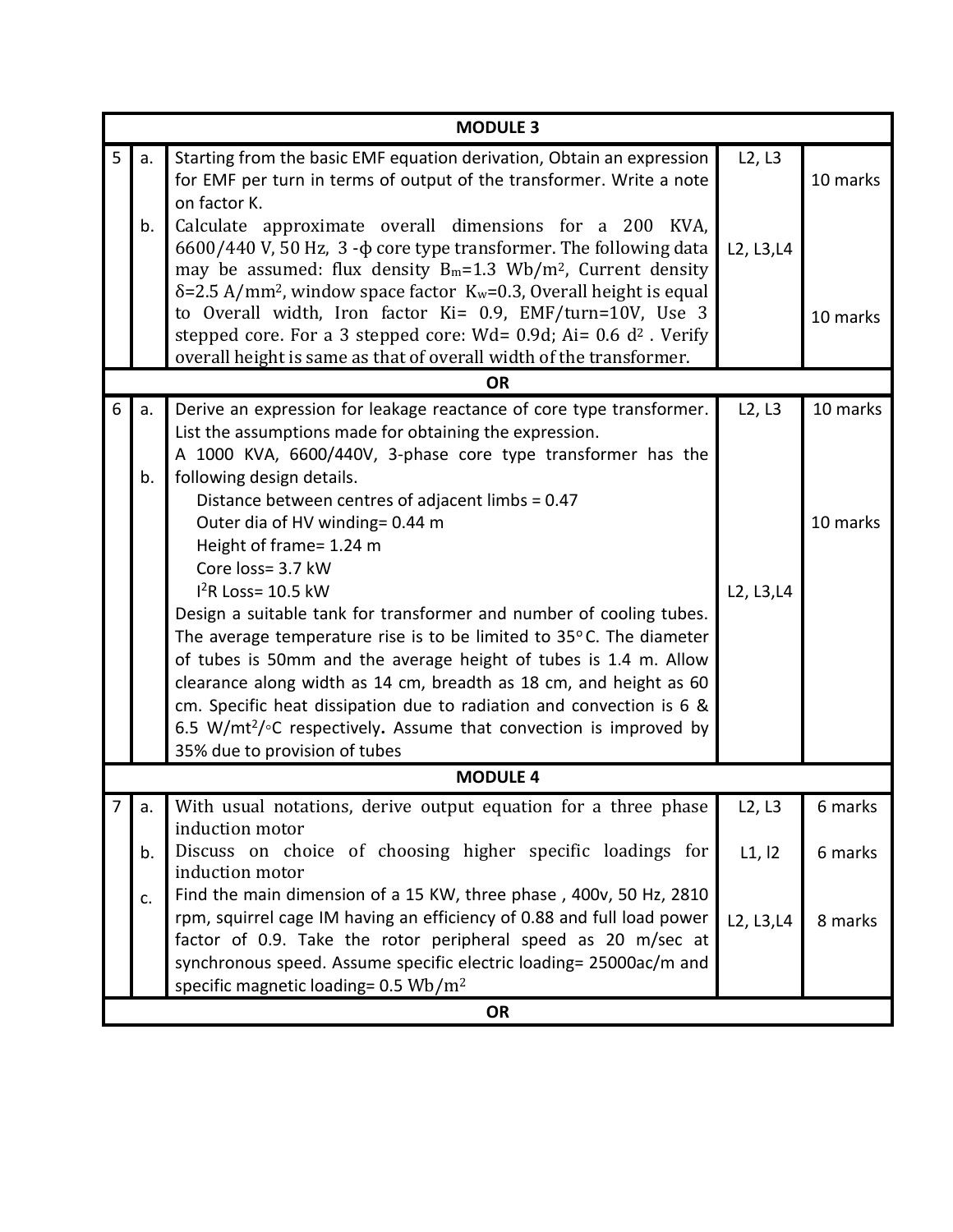| 8  | a.       | Write a note on choice of length of air gap and Crawling                                                                                                                                                                                                                                                                                                                                                                                                                                                                                                                                                                                 | L1, L2               | 8 marks             |
|----|----------|------------------------------------------------------------------------------------------------------------------------------------------------------------------------------------------------------------------------------------------------------------------------------------------------------------------------------------------------------------------------------------------------------------------------------------------------------------------------------------------------------------------------------------------------------------------------------------------------------------------------------------------|----------------------|---------------------|
|    | b.       | Determine the main dimensions, number of radial ventilating ducts,<br>number of stator slots and the number of staor slots and the number<br>of turns per phase of a 3.7 kw, 400v, three phase, 4 pole 50 Hz<br>squirrel cage induction motor to be started by star delta starter.<br>air gap densit= $0.45$ Wb/m <sup>2</sup> ,<br>average<br>Assume,<br>ampere<br>conductor/meter 23000, efficiency= 0.85, power factor= 0.84,<br>Winding factor= 0.955, stacking factor= 0.9 and core length to pole<br>pitch=1.5                                                                                                                     | L2, L3, L4           | 12 marks            |
|    |          | <b>MODULE 5</b>                                                                                                                                                                                                                                                                                                                                                                                                                                                                                                                                                                                                                          |                      |                     |
| 9  | a.       | Enumerate the advantage and Disadvantages of providing large<br>airgap in synchronous machine.                                                                                                                                                                                                                                                                                                                                                                                                                                                                                                                                           | L1, L2               | 6 marks             |
|    | b.       | Define 'SCR' of a synchronous machine. Discuss the effect on<br>performance of the machine                                                                                                                                                                                                                                                                                                                                                                                                                                                                                                                                               | L2, L3               | 4 marks             |
|    | c.       | Determine the main dimensions of 1000KVA, 50Hz, 3 phase, 375<br>rpm alternator. The average air gap density is $0.55$ Wb/m <sup>2</sup> ,<br>ampere conductor/meter 28000. Use rectangular poles, assume<br>ratio of core length to pole pitch as 2. Max permissible peripheral<br>speed is 50m/sec. The runaway speed=1.8 times the synchronous<br>speed. Assume winding factor as 0.995.                                                                                                                                                                                                                                               | L2, L3, L4           | 10 marks            |
|    |          | <b>OR</b>                                                                                                                                                                                                                                                                                                                                                                                                                                                                                                                                                                                                                                |                      |                     |
| 10 | a.<br>b. | Discuss the factors which influences the selection of armature slots<br>of synchronous machine<br>A 2500KVA, 225rpm, 3phase, 60Hz, 2400V, star connected salient<br>pole alternator has the following design data Stator bore=2.5m;                                                                                                                                                                                                                                                                                                                                                                                                      | L1, L2<br>L2, L3, L4 | 8 marks<br>12 marks |
|    |          | corelength=0.44m; slot/pole/phase=3;<br>Conductors/slot=4; circuits/phase=2; leakage factor=1.2; winding<br>factor=0.95. The flux density in pole core is $1.5 \text{ Wb/m}^2$ . The<br>winding depth=30mm; the ratio of full load field mmf to armature<br>mmf is 2; field winding space factor is 0.84 & field winding<br>dissipates $1800w/m^2$ of inner & outer surface without the<br>temperature rise exceeding the permissible limit. Leave 30mm for<br>insulation, flanges & height of pole shoe along the height of pole.<br>Find (a) The flux per pole (b) length & width of the pole<br>(c) winding height<br>(d) pole height |                      |                     |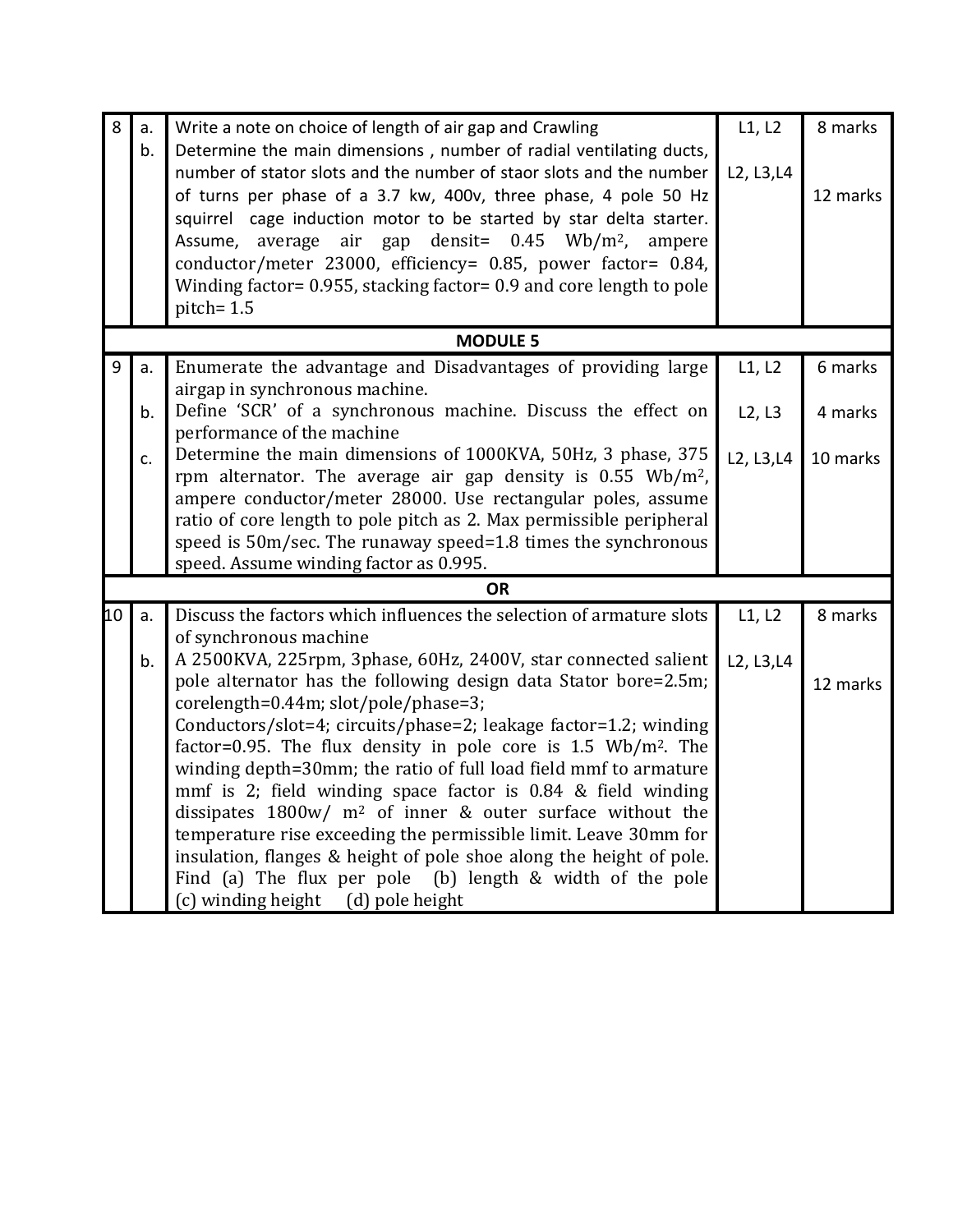# **Model Question Paper-1 with effect from 2020-21 (CBCS Scheme)**

USN

**Fifth Semester B.E. Degree Examination**

**Electrical Machine Design**

### **TIME: 03 Hours Max. Marks: 100**

Note: 01. Answer any **FIVE** full questions, choosing at least **ONE** question from each **MODULE**. 02. Assume any missing data.

|      |              | <b>Module -1</b>                                                                                                                                                                                                                                                                                                                                                                                                                                                                                                                                  | *Bloom's<br><b>Taxonomy</b><br>Level | <b>Marks</b> |  |  |
|------|--------------|---------------------------------------------------------------------------------------------------------------------------------------------------------------------------------------------------------------------------------------------------------------------------------------------------------------------------------------------------------------------------------------------------------------------------------------------------------------------------------------------------------------------------------------------------|--------------------------------------|--------------|--|--|
| Q.01 | a            | Explain the principles of design of electrical machines. What are the limitations<br>in design?                                                                                                                                                                                                                                                                                                                                                                                                                                                   | L2                                   | 10           |  |  |
|      | b            | What are the desirable properties of magnetic materials? Explain in brief<br>magnetic materials and its classification.                                                                                                                                                                                                                                                                                                                                                                                                                           | L2                                   | 10           |  |  |
|      | OR.          |                                                                                                                                                                                                                                                                                                                                                                                                                                                                                                                                                   |                                      |              |  |  |
|      | a            | What are the desirable properties of insulating materials? Illustrate the<br>classification of insulating materials based on thermal consideration as per IS<br>1271-1958.                                                                                                                                                                                                                                                                                                                                                                        | L3                                   | 08           |  |  |
| Q.02 | $\mathbf b$  | What are the desirable properties of conducting materials? Compare<br>aluminum and copper wire as conducting material for design of electrical<br>machines.                                                                                                                                                                                                                                                                                                                                                                                       | L4                                   | 07           |  |  |
|      | $\mathbf{C}$ | Write brief note on Cold Rolled Grain Oriented (CRGO) steel used in<br>electrical machines.                                                                                                                                                                                                                                                                                                                                                                                                                                                       | L2                                   | 05           |  |  |
|      | Module-2     |                                                                                                                                                                                                                                                                                                                                                                                                                                                                                                                                                   |                                      |              |  |  |
|      | a            | With usual notations, derive output equation of DC Machine.                                                                                                                                                                                                                                                                                                                                                                                                                                                                                       | L3                                   | 08           |  |  |
|      | $\mathbf b$  | Define "specific magnetic loading" and "specific electric loading". What are<br>advantages and disadvantages of using higher specific loading?                                                                                                                                                                                                                                                                                                                                                                                                    | L2                                   | 06           |  |  |
| Q.03 | $\mathbf{C}$ | A 5 KW, 250V, 4 pole 1500rpm shunt generator is designed to have a square<br>pole face. The loadings are: average flux density $B_{av} = 0.42 \text{Wb/m}^2$ and ampere<br>conductors per metre ac=15000A/m. Find the main dimensions of the machine.<br>Assume full load efficiency = $0.87$ and ratio of pole arc to pole picth= $0.66$                                                                                                                                                                                                         | L <sub>3</sub>                       | 08           |  |  |
|      | 0R           |                                                                                                                                                                                                                                                                                                                                                                                                                                                                                                                                                   |                                      |              |  |  |
|      | a            | Discuss the various factors which govern the choice of number of poles in a<br>d.c. machine.                                                                                                                                                                                                                                                                                                                                                                                                                                                      | L <sub>3</sub>                       | 10           |  |  |
| Q.04 | $\mathbf b$  | Determine the main dimensions, number of poles of a 600 KW, 500V, 900<br>r.p.m.generator. Assume average gap density as $0.6 \text{ wb/m}^2$ ampere conductors<br>per metre as 35000. The ratio of pole arc to pole pitch is 0.75 and the efficiency<br>is 91%. The following are the design constraints. Peripheral speed $>$ 40m/s,<br>frequency of flux reversals $>$ 50Hz, current per brush arm $>$ 400A and<br>armature mmf per pole $> 7500$ A. The mmf required for air gap is 50% of<br>armature mmf and gap contraction factor is 1.15. | L3                                   | 10           |  |  |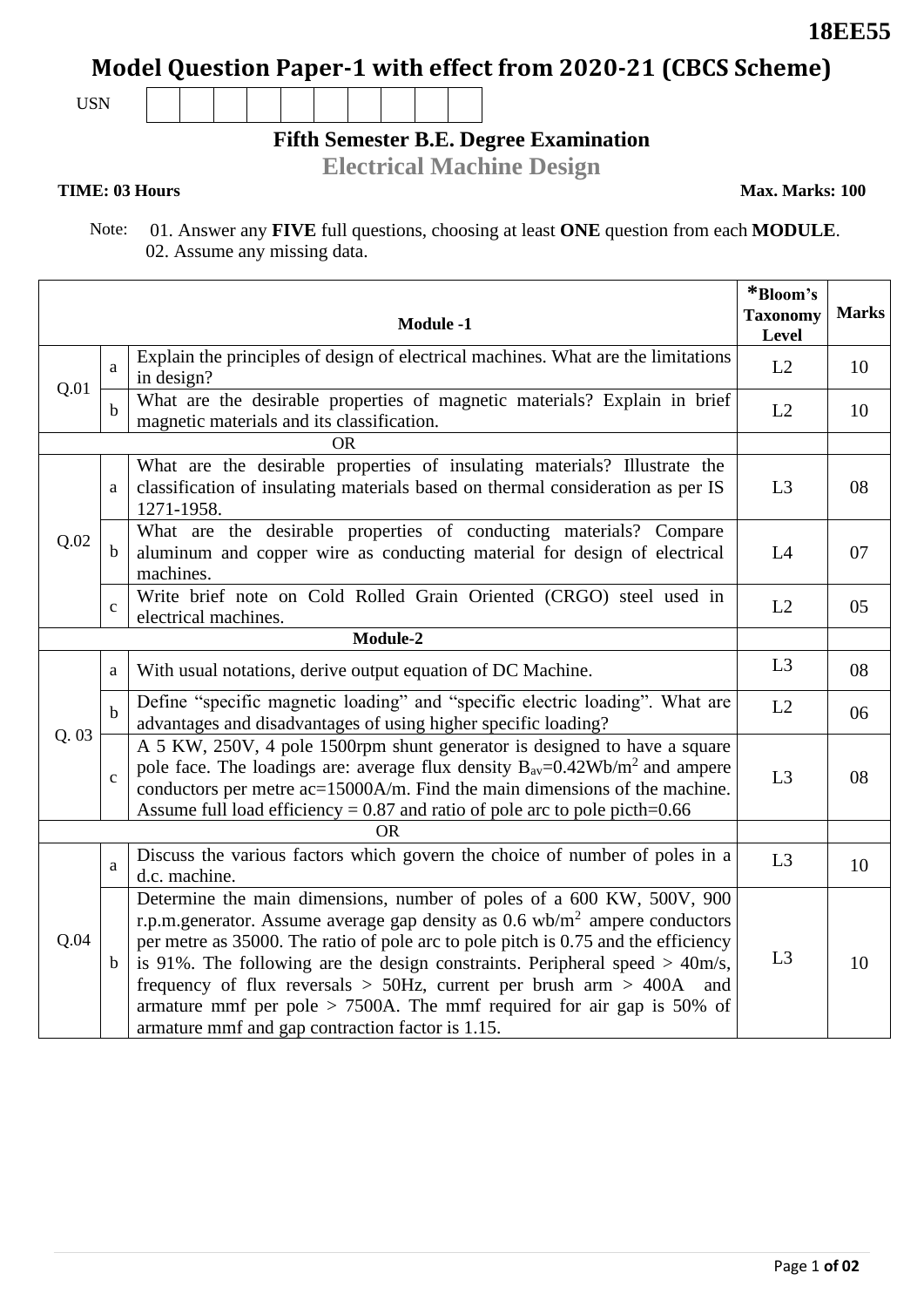## **18EE55**

|          |              | Module-3                                                                                                                                                                                                                                                                                                                                                                                                                                                                                                                                                                                                                                                                               |                |    |  |
|----------|--------------|----------------------------------------------------------------------------------------------------------------------------------------------------------------------------------------------------------------------------------------------------------------------------------------------------------------------------------------------------------------------------------------------------------------------------------------------------------------------------------------------------------------------------------------------------------------------------------------------------------------------------------------------------------------------------------------|----------------|----|--|
|          |              | Derive the output equation of a three phase core type transformer and also                                                                                                                                                                                                                                                                                                                                                                                                                                                                                                                                                                                                             |                |    |  |
|          | a            | prove that EMF/turn of a single phase transformer is $K\sqrt{Q}$ where Q=output                                                                                                                                                                                                                                                                                                                                                                                                                                                                                                                                                                                                        | L4             | 10 |  |
|          |              | KVA rating of transformer per phase.                                                                                                                                                                                                                                                                                                                                                                                                                                                                                                                                                                                                                                                   |                |    |  |
| Q.05     | $\mathbf b$  | Determine the dimensions of core, the number of turns, the cross section area<br>of conductors of primary and secondary windings of a 100KVA, 2200V/480V<br>single phase core type of transformer to operate at a frequency of 50Hz by<br>assuming the following data:<br>Approximate volts per turn =7.5V, maximum flux density of 1.2 Weber/m <sup>2</sup> .<br>Ratio of effective cross section area of core to the square of the diameter of<br>circumscribing circle is 0.6, Ratio of height to width of window is 2.0, window<br>space factor $K_w = 0.28$ , current density $\delta = 2.5 \text{A/mm}^2$ .                                                                      | L <sub>3</sub> | 10 |  |
|          |              | <b>OR</b>                                                                                                                                                                                                                                                                                                                                                                                                                                                                                                                                                                                                                                                                              |                |    |  |
|          | a            | What is window space factor? Find the width of the window for the optimum<br>output of a transformer.                                                                                                                                                                                                                                                                                                                                                                                                                                                                                                                                                                                  | L3             | 06 |  |
|          | $\mathbf b$  | Explain the procedure to calculate No-load Current (Io) of single phase<br>transformer.                                                                                                                                                                                                                                                                                                                                                                                                                                                                                                                                                                                                | L <sub>3</sub> | 06 |  |
| Q. 06    | $\mathbf{C}$ | Design a suitable transformer tank with cooling tubes for a 1000 KVA,<br>6600/440V, 50 Hz, 3phase transformer with the following data: Distance<br>between centre of adjacent limbs = $0.47$ m Outer diameter of HV winding =<br>0.44m Height of frame = 1.24m Core loss = 3.7 KW $I^2 R \text{ loss} = 10.5 \text{ KW}.$<br>Temperature rise of oil should not exceed $35^{\circ}$ C. Take diameter of tube as<br>50mm and length 1.4m. The specific heat dissipation from the tank wall is 6<br>$W/m^2$ <sup>0</sup> C and is 6.5 W/m <sup>2</sup> <sup>0</sup> C due to radiation and convection respectively.<br>Assume that the dissipation is improved by 35% due to convection. | L <sub>5</sub> | 08 |  |
| Module-4 |              |                                                                                                                                                                                                                                                                                                                                                                                                                                                                                                                                                                                                                                                                                        |                |    |  |
|          | a            | With usual notations derive the output equations of $3-\phi$ induction machine.                                                                                                                                                                                                                                                                                                                                                                                                                                                                                                                                                                                                        | L5             | 10 |  |
| Q. 07    | b            | Estimate the stator dimensions, number of stator slots and number of stator<br>conductor per slot for a 100kW, 3300V, 50Hz, 12 pole, star connected slip<br>ring induction motor. Assume an average flux density of 0.4 webers/ $m2$ in the<br>air gap, ampere conductors per meter as 25,000, efficiency is 90%, power<br>factor= $0.9$ and winding factor = $0.96$ . Choose main dimensions to give best<br>power factor. The slot loading must not exceed 500 ampere conductors.                                                                                                                                                                                                    | L <sub>5</sub> | 10 |  |
|          | <b>OR</b>    |                                                                                                                                                                                                                                                                                                                                                                                                                                                                                                                                                                                                                                                                                        |                |    |  |
|          | a            | Discus the factors to be considered while deciding the length of air gap,<br>number of stator and rotor slots in an Induction motor.                                                                                                                                                                                                                                                                                                                                                                                                                                                                                                                                                   | L2             | 10 |  |
| Q. 08    | b            | A 15KW, 3 phases, 6 poles, 50Hz squirrel cage induction motor has the<br>following data: Stator bore diameter = $0.32$ m, axial length of stator core =<br>0.125m, number of stator slots = 54, number of conductors per stator slots =<br>24, current in each stator conductor = 17.5A, full load power factor = $0.85$<br>lagging. Design a suitable cage rotor giving number of rotor slots, section of<br>each bar and section of each end ring. The full load speed is to be about 950<br>r.p.m. approximately. Use copper for the rotor bars and end rings. Resistivity<br>of copper is $0.02\Omega/m$ and mm <sup>2</sup> Assume current density = 7 A/mm <sup>2</sup> .        | L5             | 10 |  |